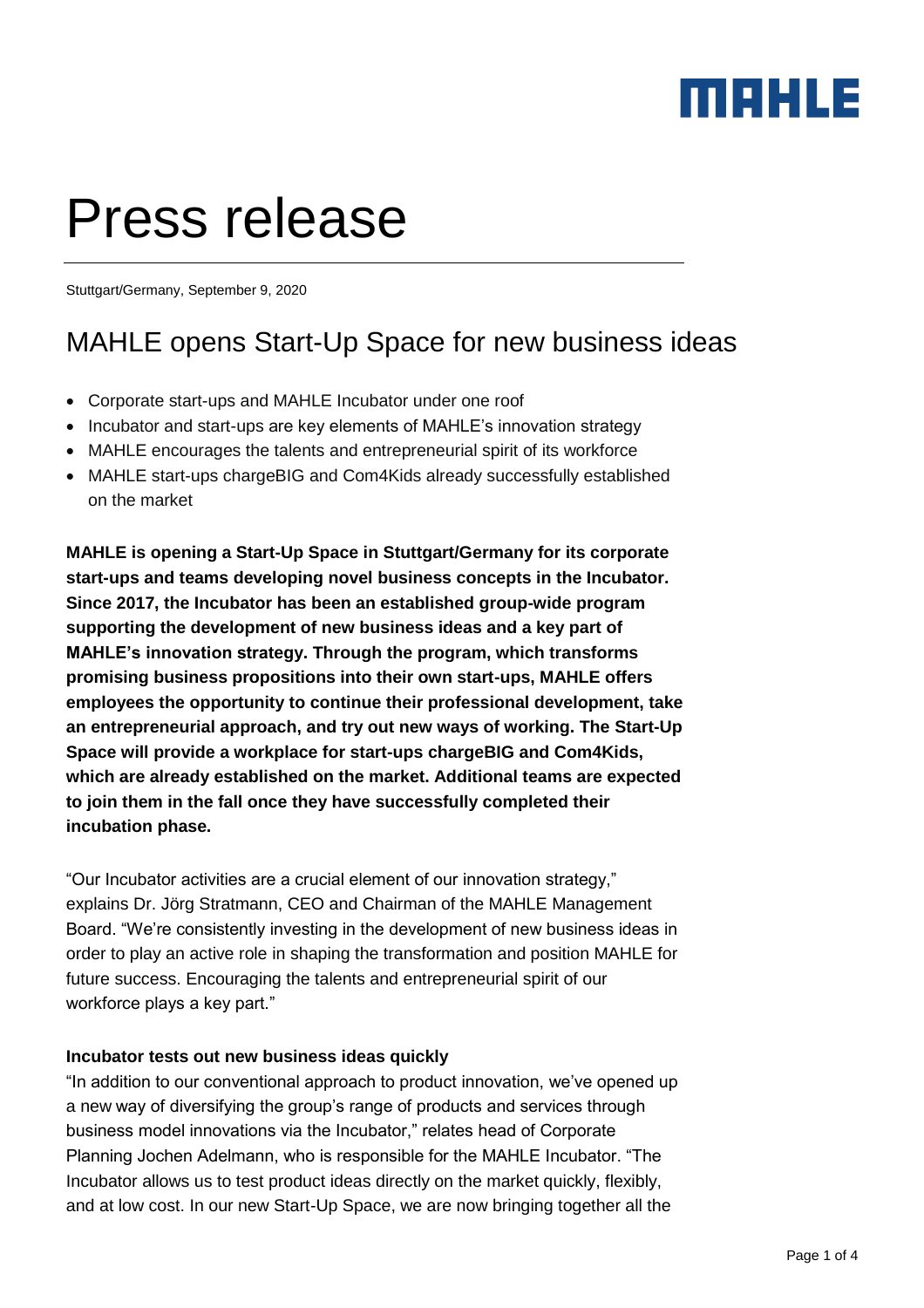### MAHLE

program's creative minds. The Start-Up Space will also act as a test laboratory, fostering agile methods and new forms of cooperation at MAHLE."

The new premises are located at MAHLE's group headquarters in Stuttgart-Bad Cannstatt/Germany. Thanks to the open-plan design of the office, with areas intended for meetings and quiet creativity, teams will be able to interact more closely and learn from each other.

#### **chargeBIG is a system for charging electric vehicles efficiently**

chargeBIG is one of the two start-ups that emerged from the first MAHLE Incubator in 2017. The start-up has developed a scalable intelligent charging solution for electric vehicles that are left in a parking lot all day or for long periods. The system supplies electricity to as many parking spaces as possible at the lowest cost possible with the result that 20 to 100—or more—vehicles can be charged at one location at the same time. By utilizing the available energy infrastructure intelligently, the level of investment and installation effort are kept to a minimum. This makes chargeBIG the ideal solution for fleet operators, office buildings, and large residential complexes. The MAHLE start-up is therefore making an important contribution toward the widespread establishment of emobility.

#### **Com4Kids ensures the thermal comfort of our youngest passengers**

Com4Kids uses MAHLE's many years of experience in thermal management to solve an everyday problem for families: lots of children either sweat or freeze in their car seats. Com4Kids has developed an intelligent solution for baby carriers and child's car seats so that little ones can enjoy a comfortable temperature whatever the season, with natural cooling thanks to ventilation in the summer and pleasant warmth in the winter. In the long term, the start-up also aims to bring climate-controlled products for other applications onto the market.

#### **MAHLE Incubator program a successful cradle for corporate start-ups**

Since the group's internal Incubator program launched in 2017, around 250 employees have taken part from more than 20 countries in Europe and China, and several hundred ideas have been developed. At the end of 2020, the successful teams participating in the current round of the Incubator project in Europe will also move into the new Start-Up Space.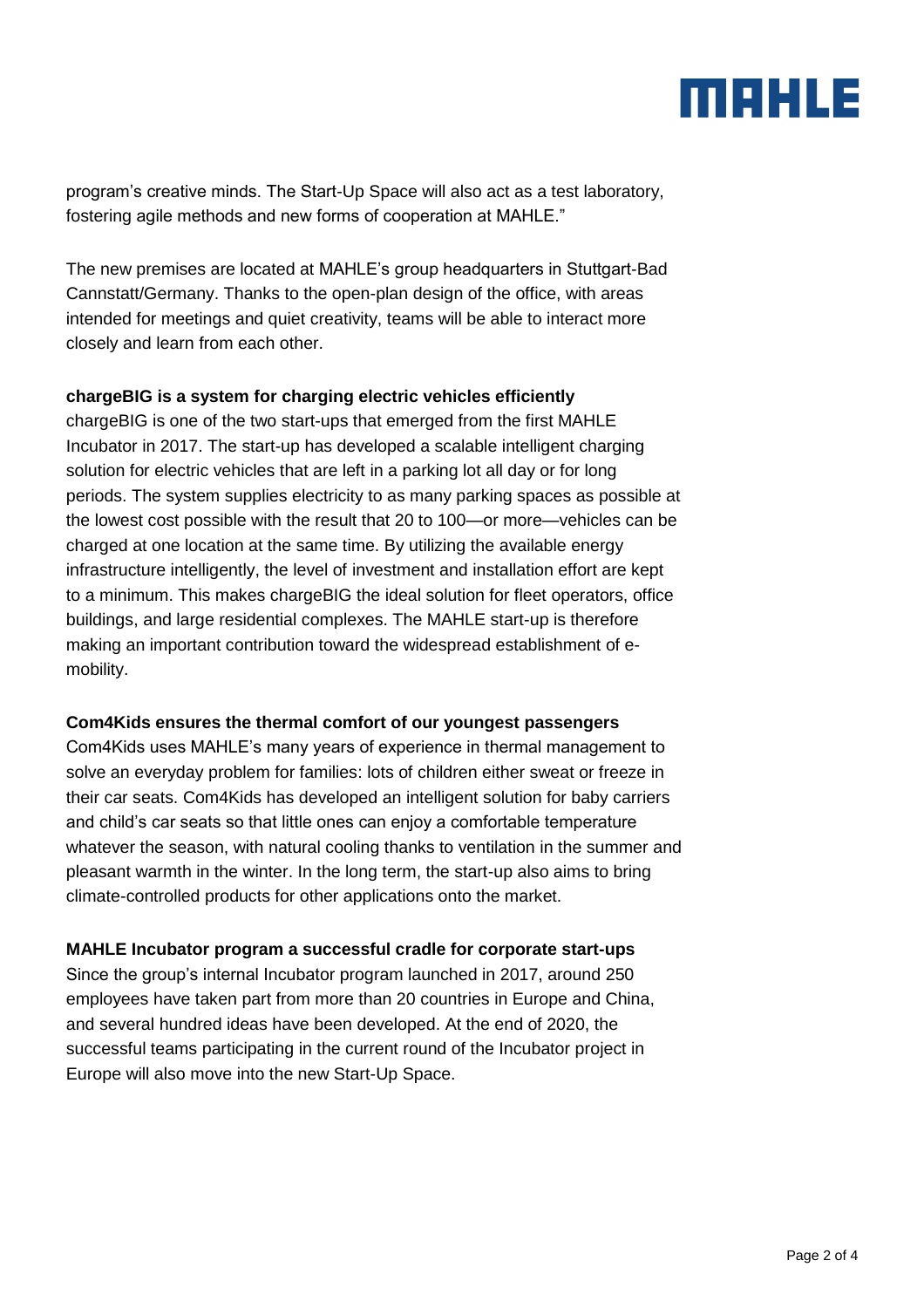## **MAHLE**



The new Start-up Space is located at the MAHLE headquarters in Stuttgart-Bad Cannstatt/Germany.



Thanks to the open-plan design of the offices, the MAHLE teams will be able to interact more closely and learn from each other.



Jochen Adelmann explains the various steps of the MAHLE Incubator program.

#### **Contacts in MAHLE Corporate Communications:**

Ruben Danisch Head of Corporate and Product Communications Phone: +49 711 501-12199 E-mail: [ruben.danisch@mahle.com](mailto:ruben.danisch@mahle.com)

Bettina Schlegel Corporate and Product Communications Phone: +49 711 501-13185 E-mail: [bettina.schlegel@mahle.com](mailto:bettina.schlegel@mahle.com)